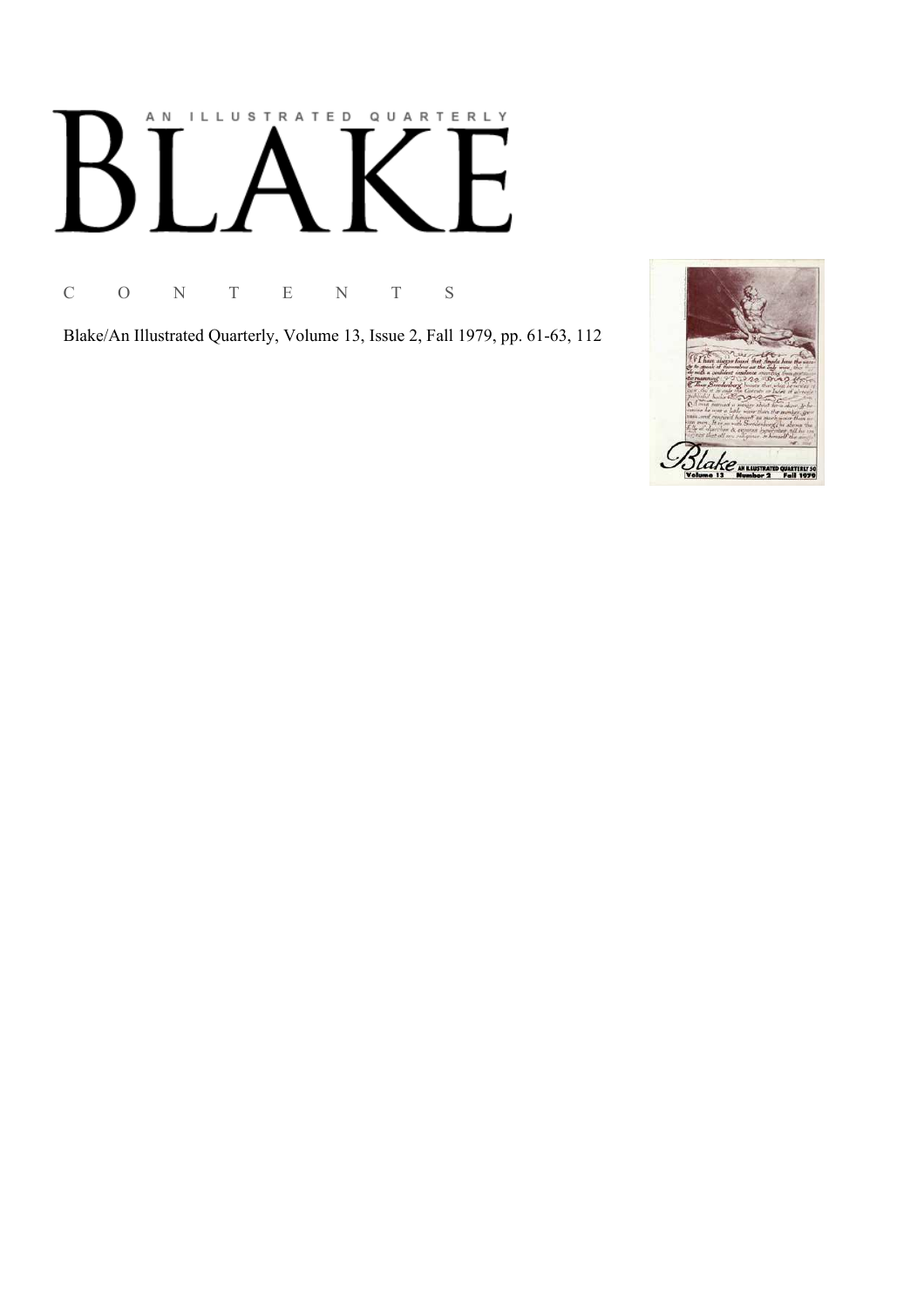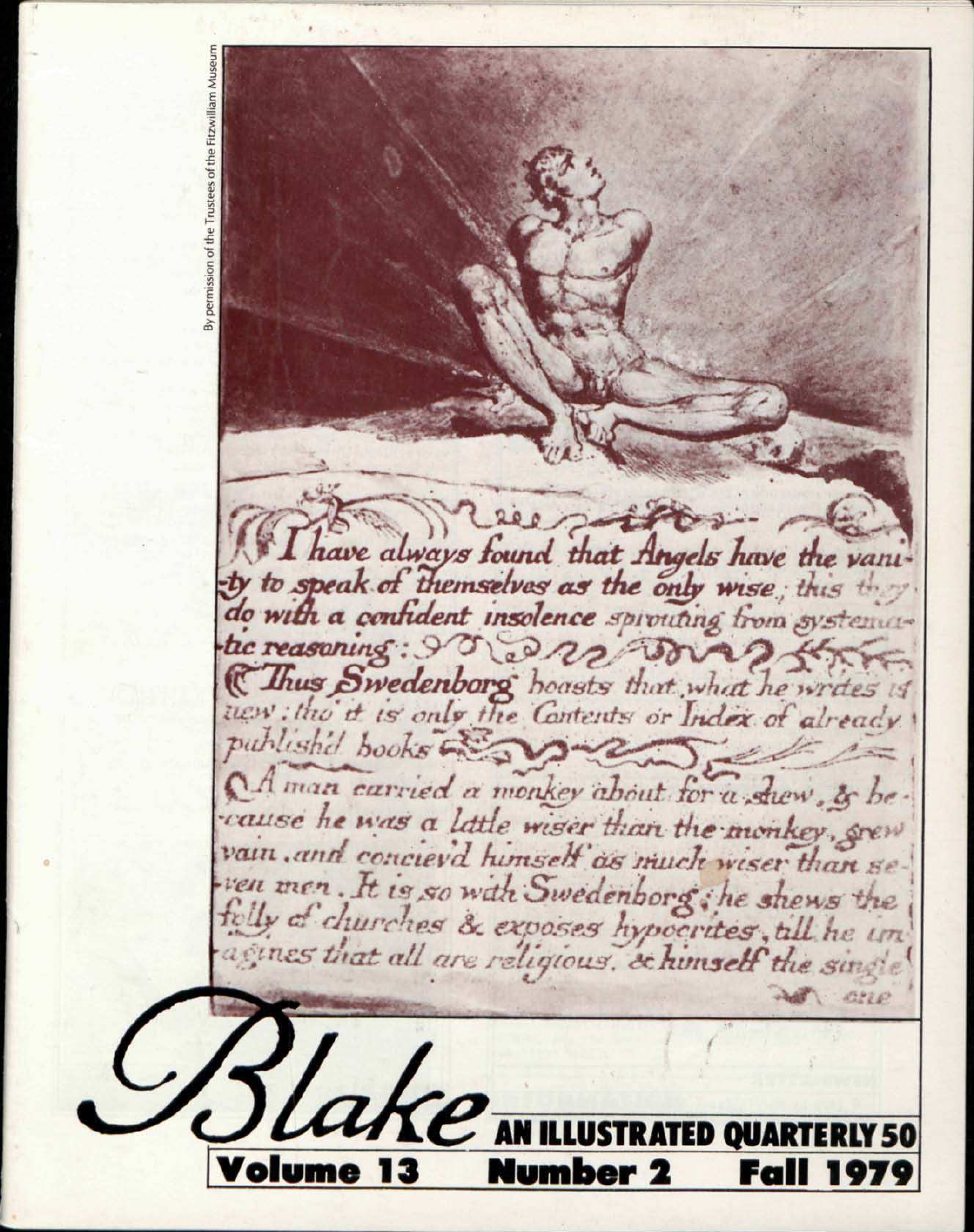

# IAN ILLUSTRATED QUARTERLY SO Volume 13 Number 2 —<br>E~II 1070 **Fall 1979**

### CONTENTS

"A New Heaven is Begun": William Blake and Swedenborgianism by Morton D. Paley, 64

Blake & His Circle: A Checklist of Recent Scholarship by Thomas L. Minnick with the assistance of Detlef W. Doerrbecker and Kazumitsu Watarai, 91

Charlotte Smith, William Cowper, and William Blake: Some New Documents by James King, 100

Method in Blake's "Mad Song" by F. R. Duplantier, 102

#### POETRY

Thanks Newton by Shawn Thompson, 105

#### MINUTE PARTICULARS

South Bounding! by David V. Erdman,'106

Blake's Copy of Lavater's *Aphorisms on Man:* A Correction of G. E. Bentley, Jr. , *Blake Books*  by R. J. Shroyer, 108

Almost Blake by G. E. Rentley, Jr. , 109

The Dean of Morocco=George Cumberland? by Goran Malmqvist, 109

#### NEWSLETTER

© 1979 by Morris Eaves & Morton D. Paley

G. E. BENTLEY, JR. , of the University of Toronto, has edited *William Blake's Writings*, in two volumes, Oxford, 1978.

DETLEF w. DOERRBECKER is a doctoral candidate at Frankfurt University. He has been assisting Thomas L. Minnick with the annual checklists of Blake scholarship during the last three years.

F. R. DUPLANTIER (BA, Tulane) has edited *La Gazette des Aaadiens*, invented the boardgame *Hike* and written the two-act play *Dead Issues.*  He currently writes advertising copy for a New Orleans ad agency.

DAVID v. ERDMAN of Stony Brook and The New York Public Library, is busy revising the Doubleday *Poetry and Prose* of Blake into a complete edition.

JAMES KING is Associate Professor of English, McMaster University. He is the co-editor of the five volume Clarendon Press edition of *The Letters*  and Prose Writings of William Cowper, the first volume of which has just been published. He is now working on a biography of Cowper.

N. G. D. MALMQVIST is Chairman of the Department of Chinese, Stockholm University.

THOMAS L. MINMICK, Assistant Dean of University College at Ohio State, has recently returned from a year's leave of absence as research associate and editorial consultant to Mr. Alex Haley.

MORTON D. PALEY'S most recent book is an introduction to Blake's art : *William Blake*, published by Phaidon. He continues to work on his booklength study of *Jerusalem.* 

R. J. SHROYER is an Associate Professor of English at the University of Western Ontario. His edition of Blake's copy of Lavater's *Aphorisms on Man*  (1788) will appear shortly.

SHAWN THOMPSON is a doctoral candidate at the University of Western Ontario.

KAZUMITSU WATARAI is Head Librarian of Japan's Reitaku University Library.



CONTRIBUTORS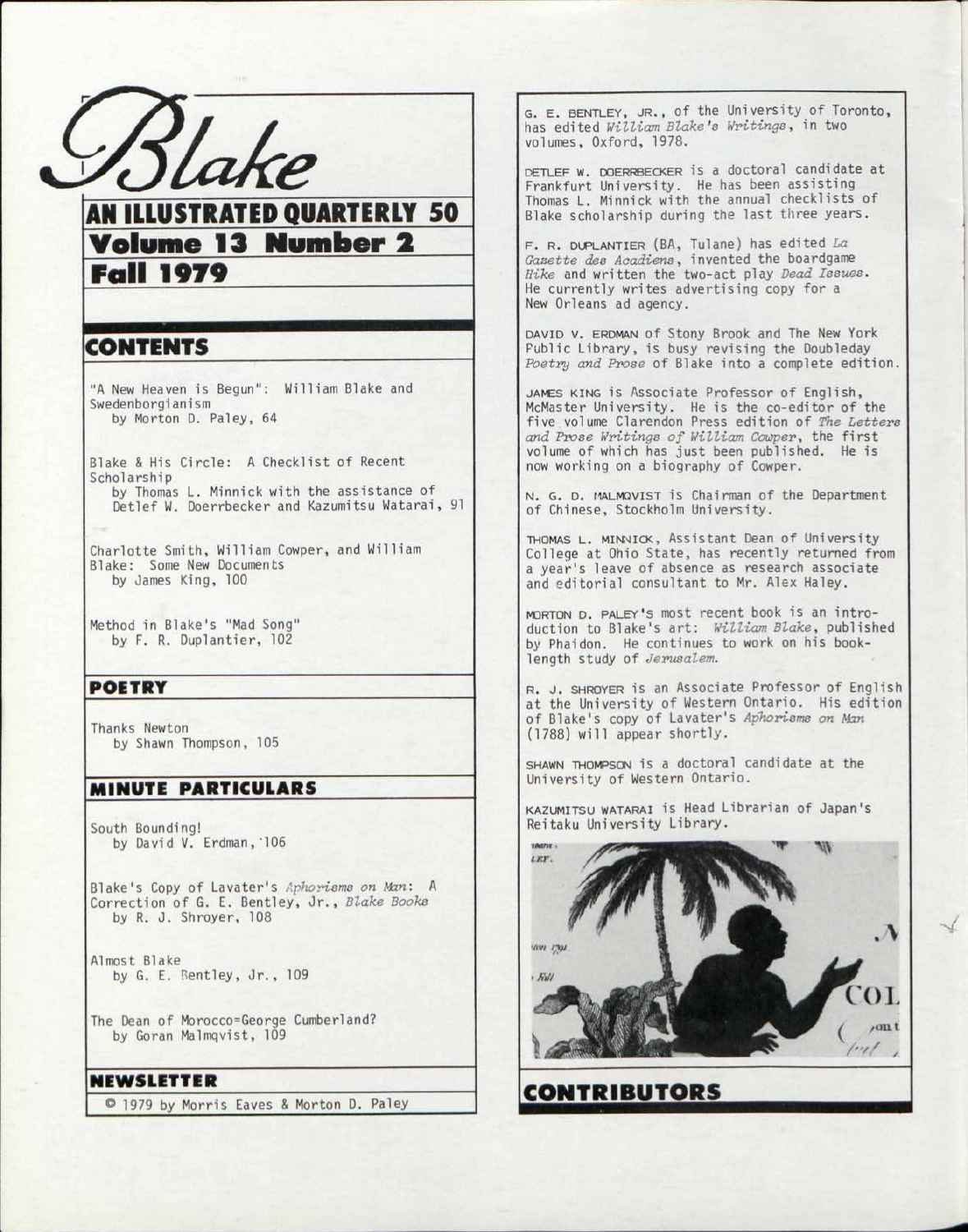## EDITORS

EDITORS: Morris Eaves, Univ. of New Mexico, and Morton D. Paley, Univ. of California, Berkeley.

BIBLIOGRAPHER: Thomas Minnick, Ohio State University.

ASSOCIATE EDITOR FOR GREAT BRITAIN: Frances A. Carey, Assistant Curator, Department of Prints and Drawings, British Museum.

PRODUCTION OFFICE: Morris Eaves, Department of English, University of New Mexico, Albuquerque, NM 87131, TELEPHONE 505/277-3103. Morton D. Paley, Department of English, University of California, Berkeley, CA 94720. Thomas L. Minnick, University College, Ohio State University, 1050 Carmack Road, Columbus, Ohio, 43210. Frances A. Carey, Department of Prints and

Drawings, British Museum, Great Russell Street, London WC1B 3DG, England.





EDITORIAL ASSISTANT IN CHARGE: Susan Corban, Univ. of New Mexico, EDITORIAL ASSISTANTS: David Anderson, Peter Chase, Wayne Erickson, Wendy Jones, Kris Lackey, Univ. of New Mexico.

BLAKE/AN ILLUSTRATED QUARTERLY IS published under the sponsorship of the Department of English, University of New Mexico.

SUBSCRIPTIONS are \$12.00 for 1 year, 1 volume, 4 issues. Special rate for individuals, \$10.00, surface mail. \$15.00 for subscribers overseas who prefer air mail. U.S. currency or international money order if possible. Make checks payable to Blake/An Illustrated Quarterly. Address all subscription orders & related communications to the Circulation Mgr., Susan Corban, *Blake,* Dept. of English, Univ. of New Mexico, Albuquerque NM 87131 USA.

Some BACK ISSUES are available. Address Susan Corban for a list of issues and prices.

MANUSCRIPTS are welcome. Send two copies, typed and documented according to the forms suggested in the MLA Style Sheet, 2nd. ed. , to either of the editors: Morris Eaves, Dept. of English, Univ. of New Mexico, Albuquerque, NM 87131; Morton D. Paley, Dept. of English, Univ. of California, Berkeley, CA 94720.

INTERNATIONAL SERIAL NUMBER is 0Q06-453X. Blake/ An Illustrated Quarterly, is INDEXED in the Modern Language Association's International Bibliography, the Modern Humanities Research Association's Annual Bibliography of English Language and Literature, *English Language Notes'*  annual Romantic bibliography, ARTbibliographies MODERN, and the American Humanities Index (Whitston Pub.).

INFORMATION